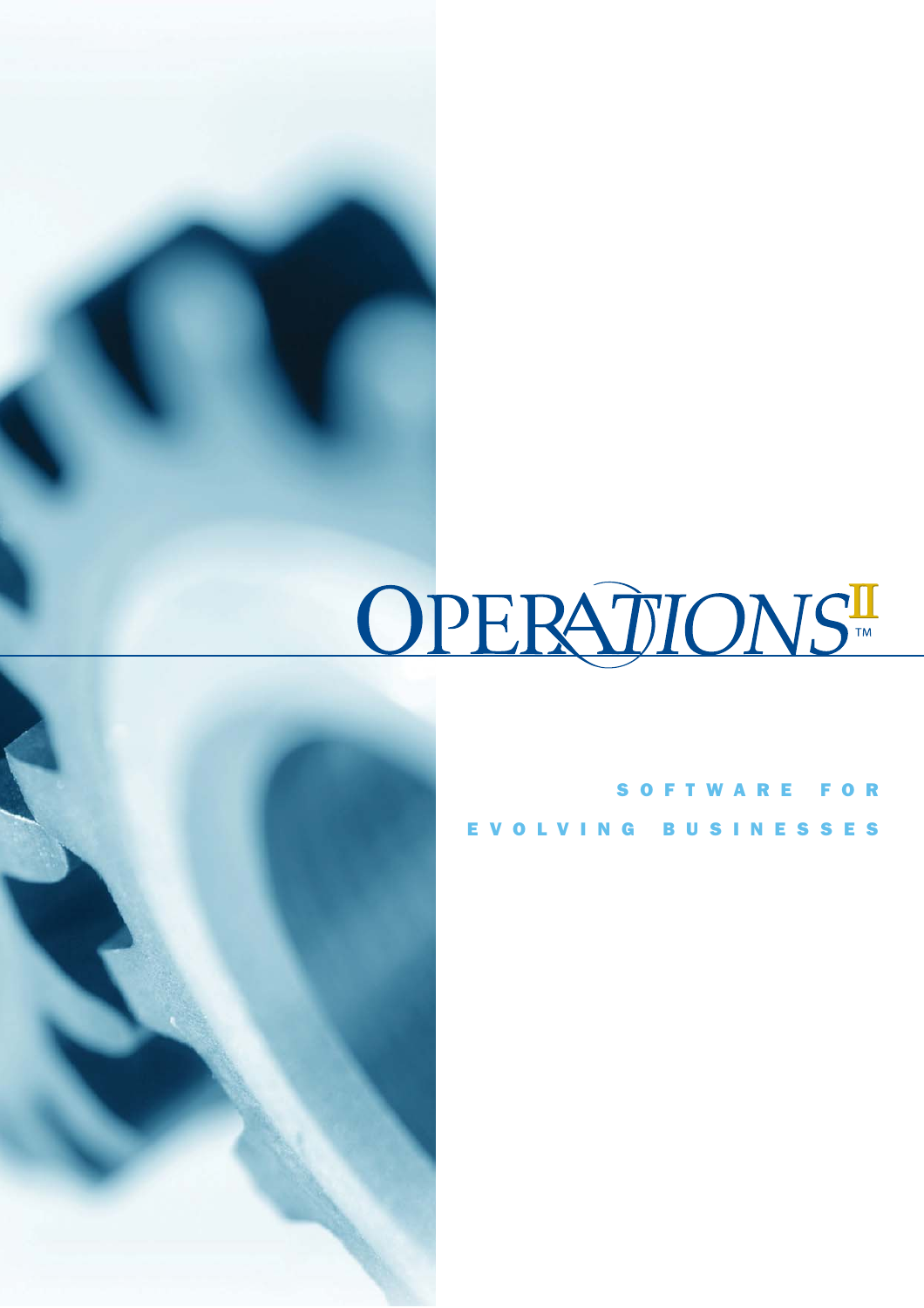# **OPERATIONST**

Pegasus Operations II provides manufacturing companies with the technology required to manage their day-to-day processes, giving them a real competitive advantage by helping them to produce quality products at a competitive price for time-critical and price-driven customers.

# Adaptable to change

Pegasus Software is a leading supplier of manufacturing, accounting and payroll solutions because we have developed applications that can adapt to the changing demands of our customers. Pegasus Operations II is no exception. It is a modular solution, which means that businesses can select the components that match their current business model, and go on to add further

functionality as their requirements change. This means that the capability and the capacity of a system can be expanded seamlessly, safeguarding the investment.

## Picking the right software

Picking the right software can transform a hectic process, where profitability is on a constant knifeedge, into a more controllable and manageable proposition. Pegasus



Operations II is a complete production control system that integrates manufacturing management, order processing and quality control to the accounting system. Data is processed from quotations to sales orders and scheduling, through MRP and production, to delivery and invoicing. The profit on jobs can be assessed, purchase invoices matched against goods inward receipts and stock control can be actively managed.

The ability to analyse business facts and identify developing trends can enable a company to make timely decisions that can have a direct impact on profitability. Extensive, user-definable analysis and reporting in Operations II allows the production of view screens and reports which will help you take the appropriate action by offering you the level of information you choose: reports can be concise, offer a snapshot view, or be as detailed as you need them to be.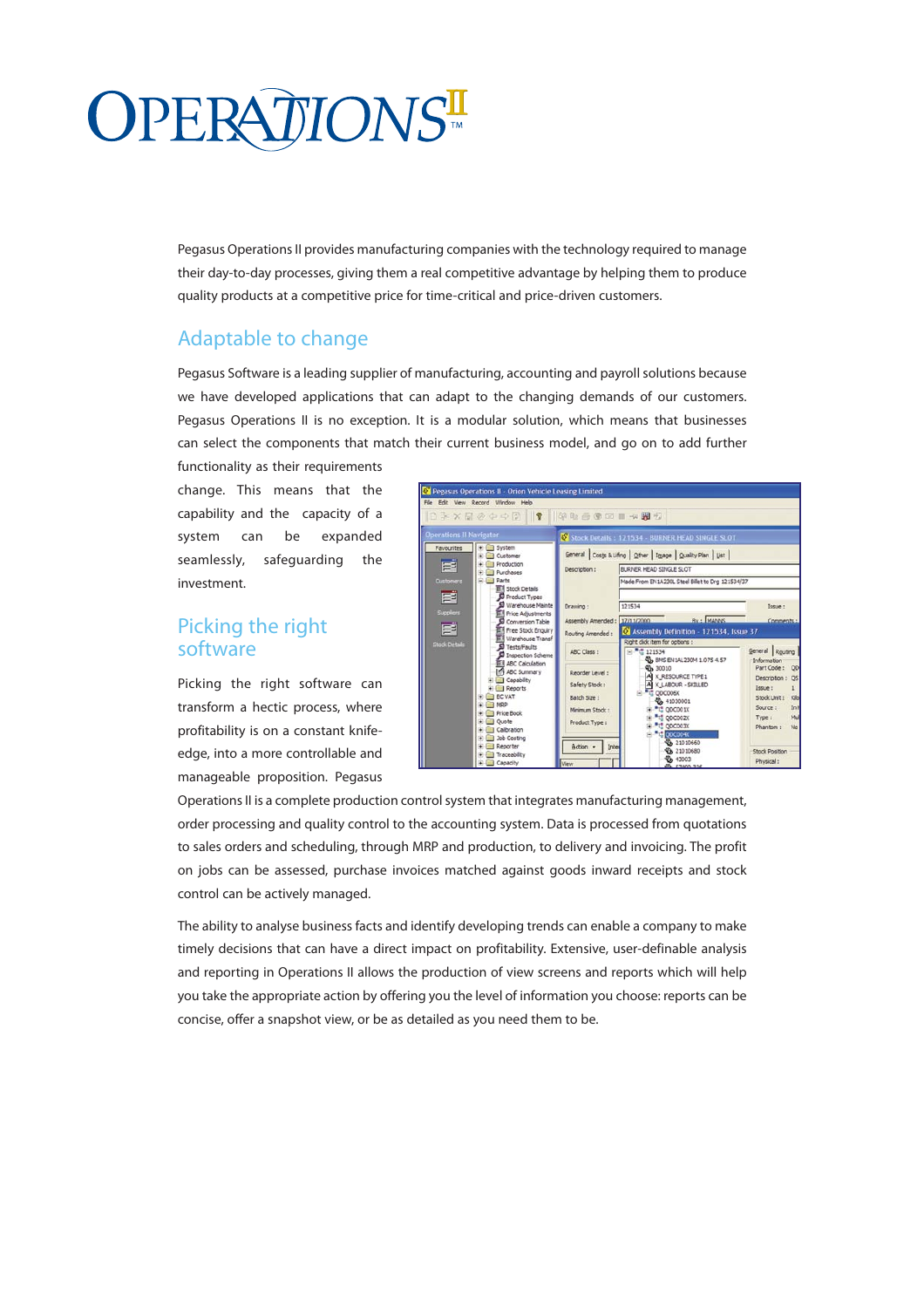# Look and feel

Like all Pegasus products, the screens of Operations II have been designed with ease of use in mind. Users can elect to use a customisable slider bar, drop-down menus or a tree view similar to Microsoft Explorer.

#### **Technology**

The open architecture of Pegasus Operations II allows multi-tasking, more information to be processed simultaneously and more efficient utilisation of hardware and operating systems. The additional benefit of Transaction Processing provides resilience against hardware or network failure and the kind of robust data integrity usually found in much larger systems.

#### Impressive functionality

Operations II represents exceptional value for money. It is attractively priced and feature-rich so a business can realise an instant return on its investment.

Whether it's Multi-company, Multi-currency or Multi-level Bill of Materials, Operations II provides a wealth of functionality. This includes Work In Progress, Sub-contracting, Actual to Standard Time Recording with Variance Analysis, Vendor Rating, Costing, Quotation Conversion Rates and

definable Management Reports. Operations II is fully e-mail and Internet enabled, allowing quotations to be e-mailed to customers and purchase orders sent to suppliers.

Stock control is core to manufacturing. In Operations II, stock records not only contain details on the Bill of Materials and Routing through the shop floor required to manufacture an assembly, but they also hold the Drawing Number and Issue Number. It is possible to manufacture to back issues of a part code, such as spares or



superseded parts. Manufactured parts codes contain a variety of cost information including material, labour, overhead recovery, standard costs, average cost and so on. Job Costing will then show the actual costs incurred in the manufacture of a product, while the Traceability module will show details of which components went into which assemblies and to which customers these items were delivered.

A fully integrated production control system, Operations II is ideal for any manufacturer operating in a competitive market.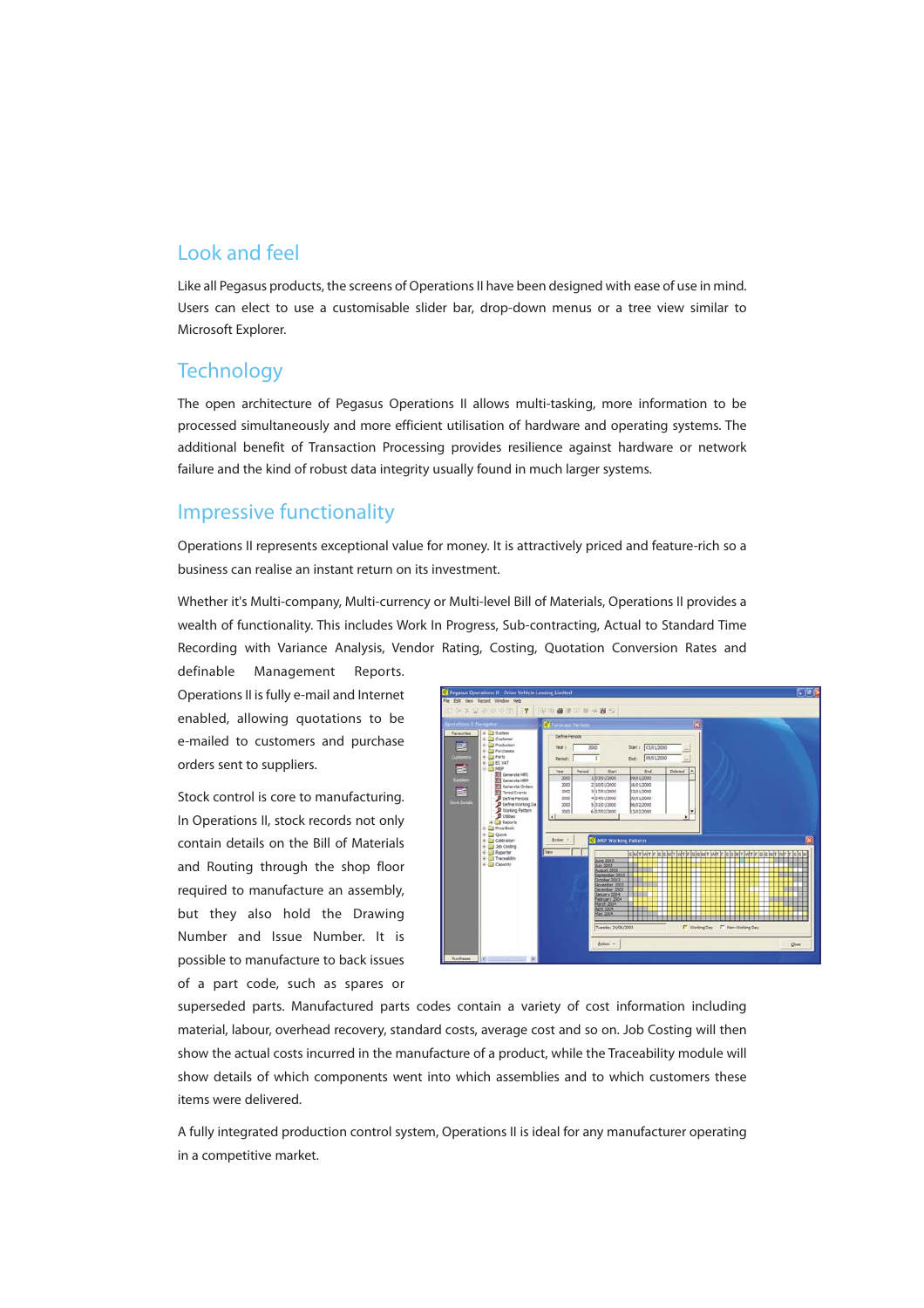### Pegasus Instant Messenger

Naturally, companies are reliant on their systems to perform to their maximum efficiency. Pegasus Operations II does this and much more: it's a proactive solution which provides tools above and beyond the functionality of a manufacturing system. One such tool is Pegasus Instant Messenger. enabling key business information to be distributed automatically to the relevant recipients, in real time, in the form of an instant message.

With Pegasus Instant Messenger you can set up alerts and e-mail notifications based on the data held within the system and be the first to know when business changes happen. All the relevant people in the company can receive the information in a pop-up window. Providing dynamic information in this

format puts employees in control and allows them to make more informed business decisions.

Examples of Alerts:

- **E** Escalate overdue Works Orders to the Production Manager.
- **Monitor stock levels dynamically to** enable the Purchase/Production Manager to operate a 'Just in Time' approach to stock.
- Warn Budget Holders of accounts which are outside the budgetary control thresholds.



### Customisation Facilities

Pegasus Operations II has an easy familiarity in both appearance and navigation. The Developers' Toolkit makes it easier still, by making it possible to customise the system so it fits more closely with the way a company does business or to fulfil any special requirements.

- **Customise screens: remove fields, add new fields, add new tab frames, add buttons and change** the description of fields.
- **Put conditions (database rules) on fields: for example, make fields mandatory, prevent fields** being edited, or enforce certain conditions, such as ensuring that the individual using the form cannot change the selling price, or that a price is not edited below a certain margin.
- Add items to Operations II menu structures (new functionality or external applications) such as navigator, pull-down menus and toolbar modifications, and take full advantage of the Pegasus Operations II security model.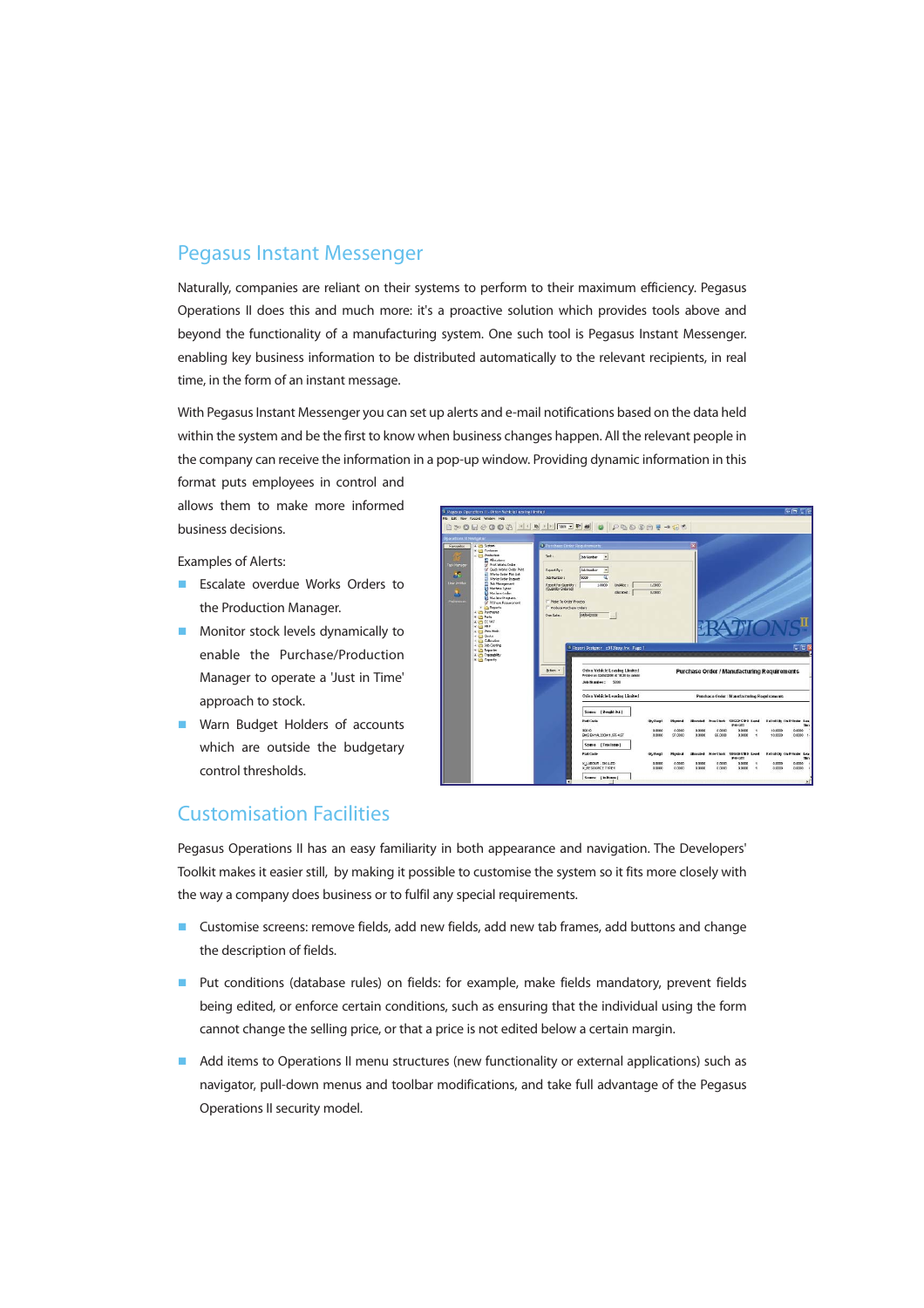#### Integrated accounting: Opera II

For manufacturers it is clear that having an accounting solution that runs stand-alone is no longer good enough. Pegasus provides the ideal solution for integrating accounting and manufacturing with Operations II and Opera II.

Integration means that the finance functions need not be divorced from the manufacturing functions. As sales and purchase orders are entered their ledger accounts are accessed, and if they are outside their trading terms or are on 'Stop', the operator is informed. Depending on the

operator's security rights, it is possible to prevent that order from being entered and deliveries being made. Information recorded by the accounts department is available to order processing personnel. Sales invoices raised and purchase invoices received will automatically be transferred to their accounts in Opera II. The Nominal Ledger will be updated with these postings, ensuring that accurate and up-todate information is readily available across the whole system.



#### **ARCHITECTURE**

■ Windows Vista Business & Ultimate Editions ■ MS Office 2007 ■ Windows XP/2000 Professional ■ Microsoft Visual Studio ■ Windows 2003/2000 Server  $\blacksquare$  Citrix Metaframe XP (Standard Edition)  $\blacksquare$  Novell Netware  $\blacksquare$  Modular

#### FINANCIAL MANAGEMENT

Multi-Currency ■ Multi-Company ■ Multi-Level Bill of Materials ■ Shop Floor Routing ■ Material Requirements Planning ■ Full Traceability to serial number level **Profit analysis against Jobs E Comprehensive drilldown E Optional link to the** Pegasus Opera II accounting solution

#### INFORMATION MANAGEMENT

User-definable Reports ■ Tailoring of standard Reports ■ Pegasus Instant Messenger **E** Security controlled by Operations II Security Manager

#### TAILORING AND INTEGRATION WITH OTHER SYSTEMS

E-mail and Internet Enabled  $\blacksquare$  OLE  $\smile$  Object Linking and Embedding facilities

- Output to MS Excel and MS Word System-wide preferences per user
- Developers' Toolkit for customisation requirements